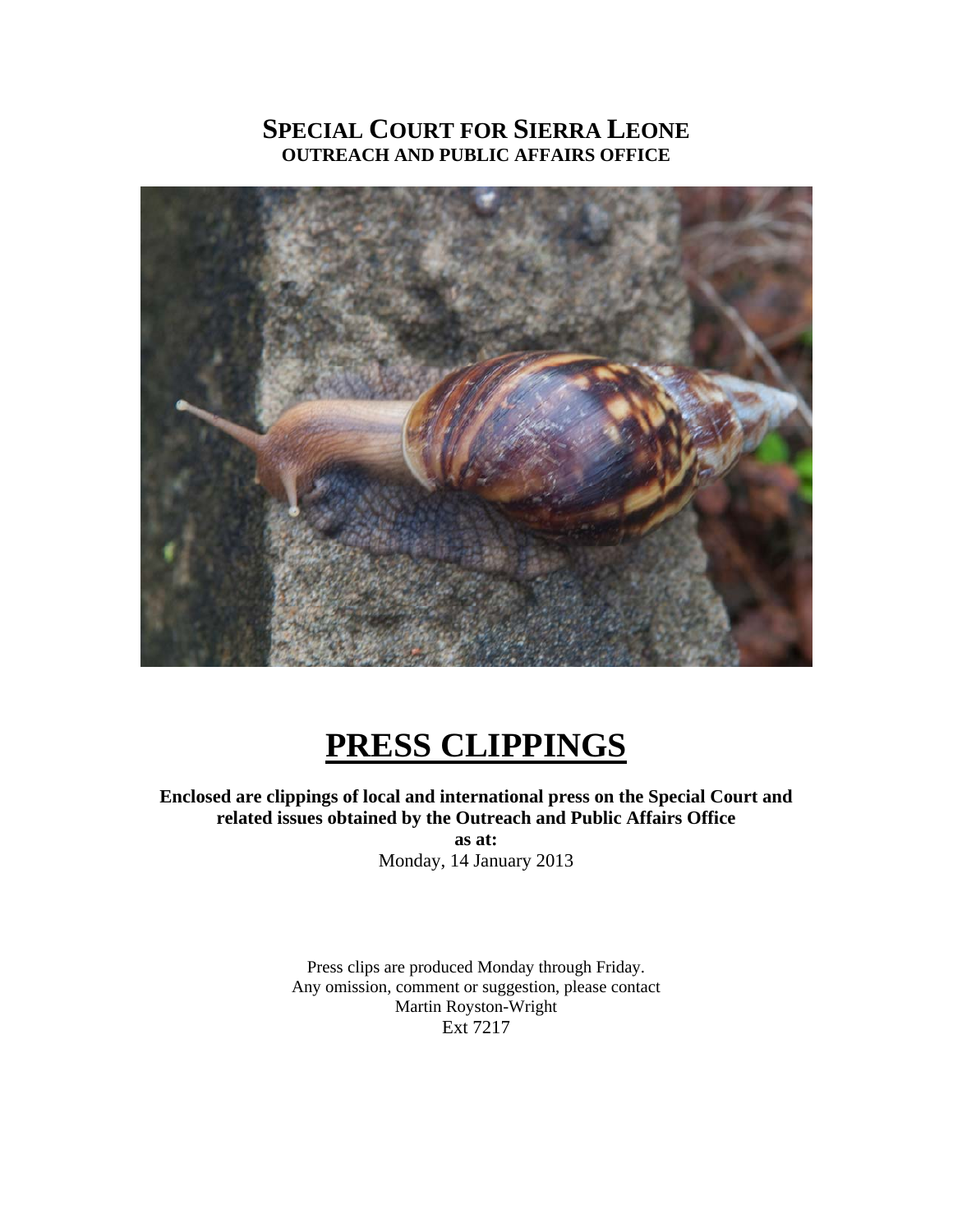| <b>Local News</b>                                                              |           |
|--------------------------------------------------------------------------------|-----------|
| Prince Taylor Contempt Trial Opens / Independent Observer                      | Page 3    |
| <b>International News</b>                                                      |           |
| Prince Taylor Contempt Trial Opens Monday / African Press Organization         | Page 4    |
| Bensouda Needs Two Years to Present ICC Kenya Cases / Capital FM               | Pages 5-6 |
| A Turbulent Year For Transitional Justice In The Balkans <i>Eurosia Review</i> | Pages 7-9 |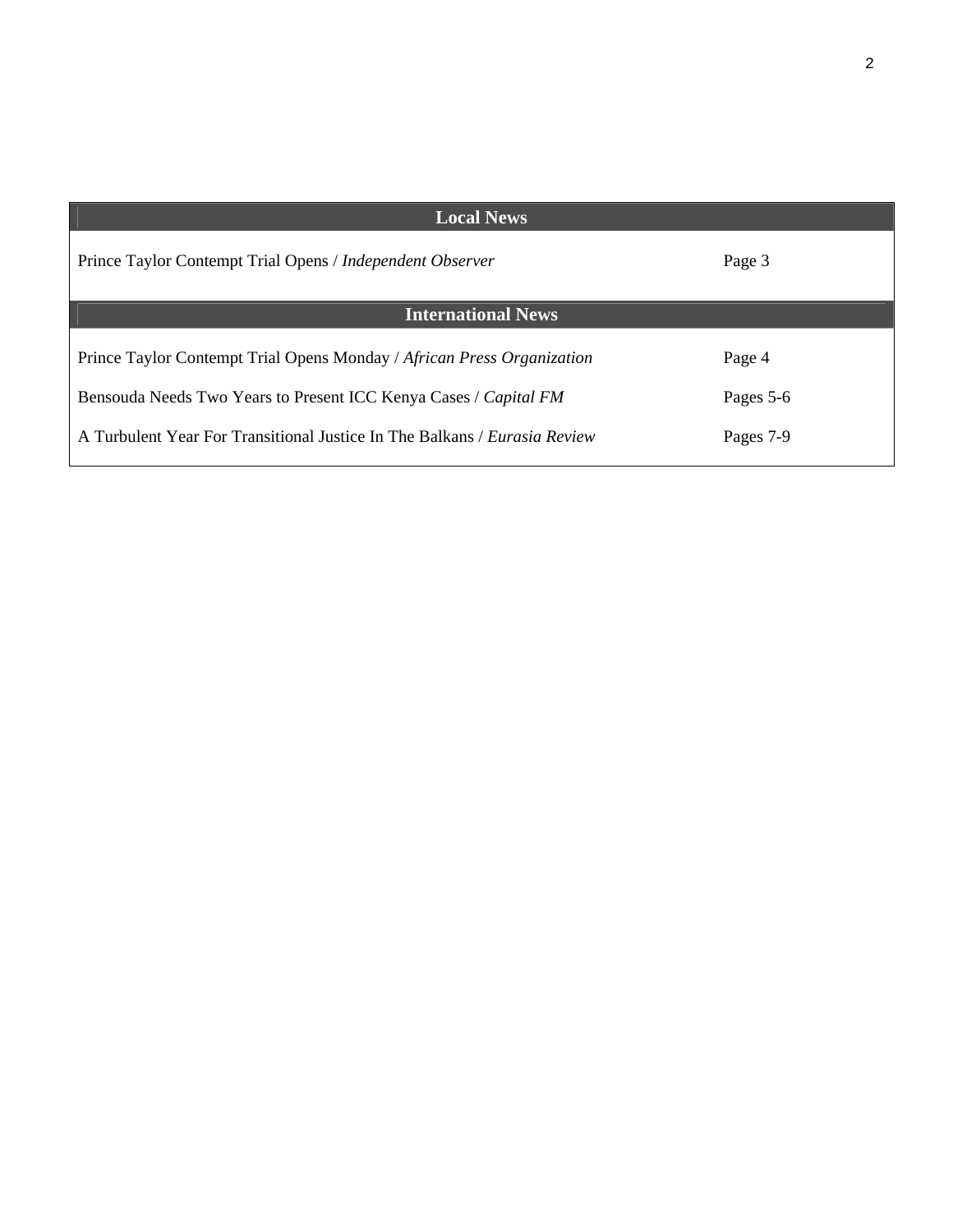# Special Court for Sierra Leone - PRESS ALERT -Prince Taylor contempt trial opens Monday, 14 January 2013 trial will open at 10:00 a.m. Counts 1, 3, 5, 6 alleged that Prince Taylor

The contempt trial of Prince Taylor will gpen, subject to confirmation at Saturday's Pre-Trial Hearing, at 10:00 a.m. on Monday, 14 January 2013 at the Special Court's Courtroom 1.

Prince Taylor, a former Special Court investigator working for the Charles Taylor (no relation) defence team, was charged on 4 October 2012 in an Order in Lieu of an Indictment with 9 counts of contempt. The first eight counts relate to four Prosecution witnesses who testified against Charles Taylor, and the ninth relates to Eric Koi Senessie, who was convicted of contempt on 21 June. A Pre-Trial Hearing in the contempt case of The Independent Counsel v. Prince Taylor will take place on Saturday, 12 January 2013 at 10:00 a.m. On the agenda is confirmation that the trial will open on Monday, 14 January. We assume this will be confirmed and that the

offered a bribe to a witness to recant testimony given before a chamber through instructions to Eric Senessie, and counts 2, 4, 7, 8 allege that he otherwise interfered with a witness who had given evidence before a chamber through instructions to Eric Senessie. Count 9 alleges that he interfered with a witness who was about to give evidence before a chamber by instructing and persuading Eric Senessie to give false information to the Independent Counsel appointed by the Registrar.

At his initial appearance on 6 October 2012, Prince Taylor pleaded not guilty to all counts.

He is being represented by Rodney Dixon.

Outreach and Public Affairs Office **Special Court for Sierra Leone** Website: http://www.sc-sl.org Twitter: @SpecialCourt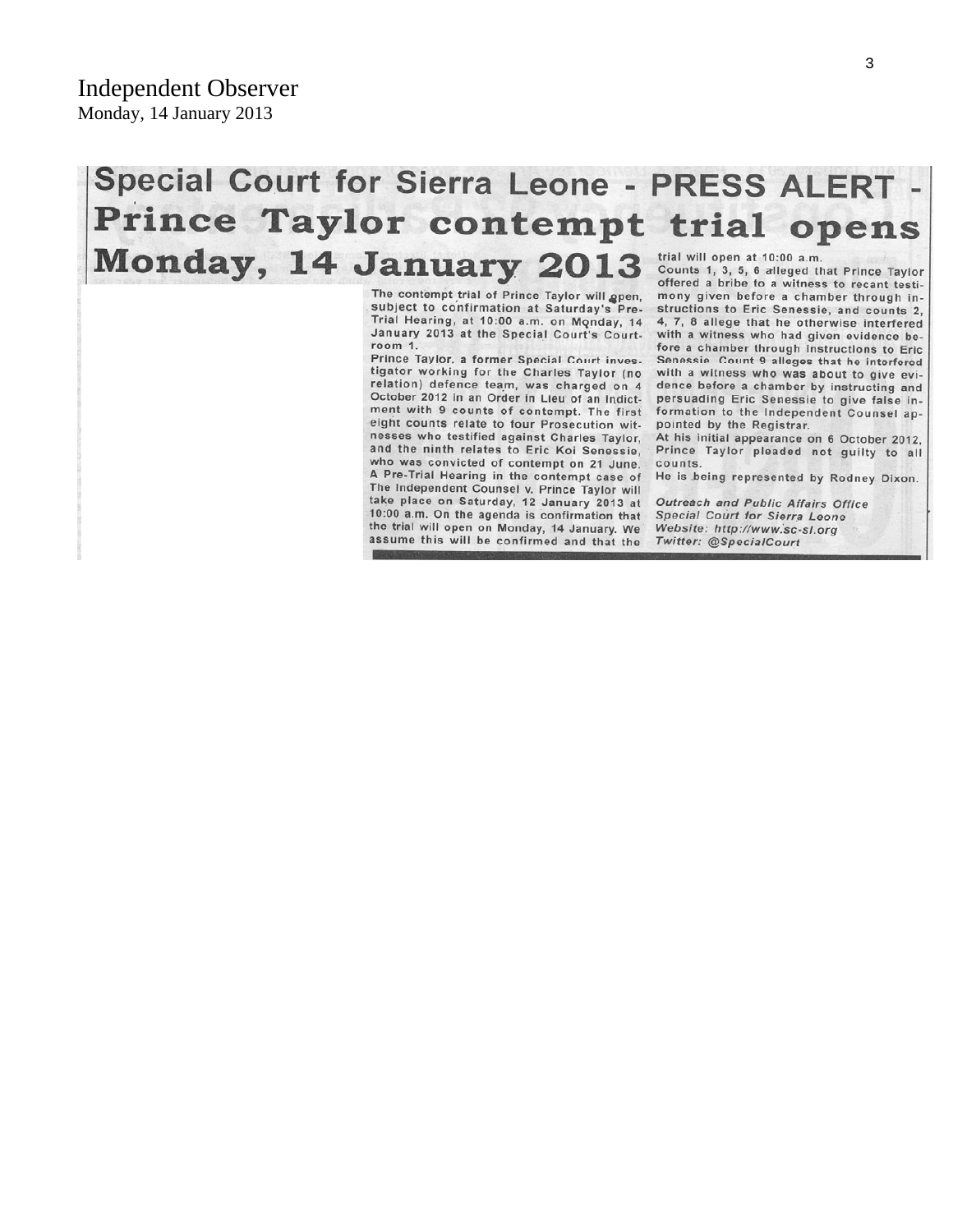Monday, 14 January 2013

#### **Prince Taylor contempt trial opens Monday**

The contempt trial Prince Taylor will open, subject to confirmation at Saturday's Pre-Trial Hearing, at 10:00 a.m. on Monday, 14 January 2013 at the Special Court's Courtroom 1. The press is welcome to attend the trial and also the Pre-Trial Hearing on Saturday, 12 January at the same time and venue.

Prince Taylor, a former Special Court investigator working for the Charles Taylor (no relation) defence team, was charged on 4 October 2012 in an Order in Lieu of an Indictment with 9 counts of contempt. The first eight counts relate to four Prosecution witnesses who testified against Charles Taylor, and the ninth relates to Eric Koi Senessie, who was convicted of contempt on 21 June.

A Pre-Trial Hearing in the contempt case of The Independent Counsel v. Prince Taylor will take place on Saturday, 12 January 2013 at 10:00 a.m. On the agenda is confirmation that the trial will open on Monday, 14 January. We assume this will be confirmed and that the trial will open at 10:00 a.m.

Counts 1, 3, 5, 6 alleged that Prince Taylor offered a bribe to a witness to recant testimony given before a chamber through instructions to Eric Senessie, and counts 2, 4, 7, 8 allege that he otherwise interfered with a witness who had given evidence before a chamber through instructions to Eric Senessie. Count 9 alleges that he interfered with a witness who was about to give evidence before a chamber by instructing and persuading Eric Senessie to give false information to the Independent Counsel appointed by the Registrar.

At his initial appearance on 6 October 2012, Prince Taylor pleaded not guilty to all counts.

He is being represented by Rodney Dixon.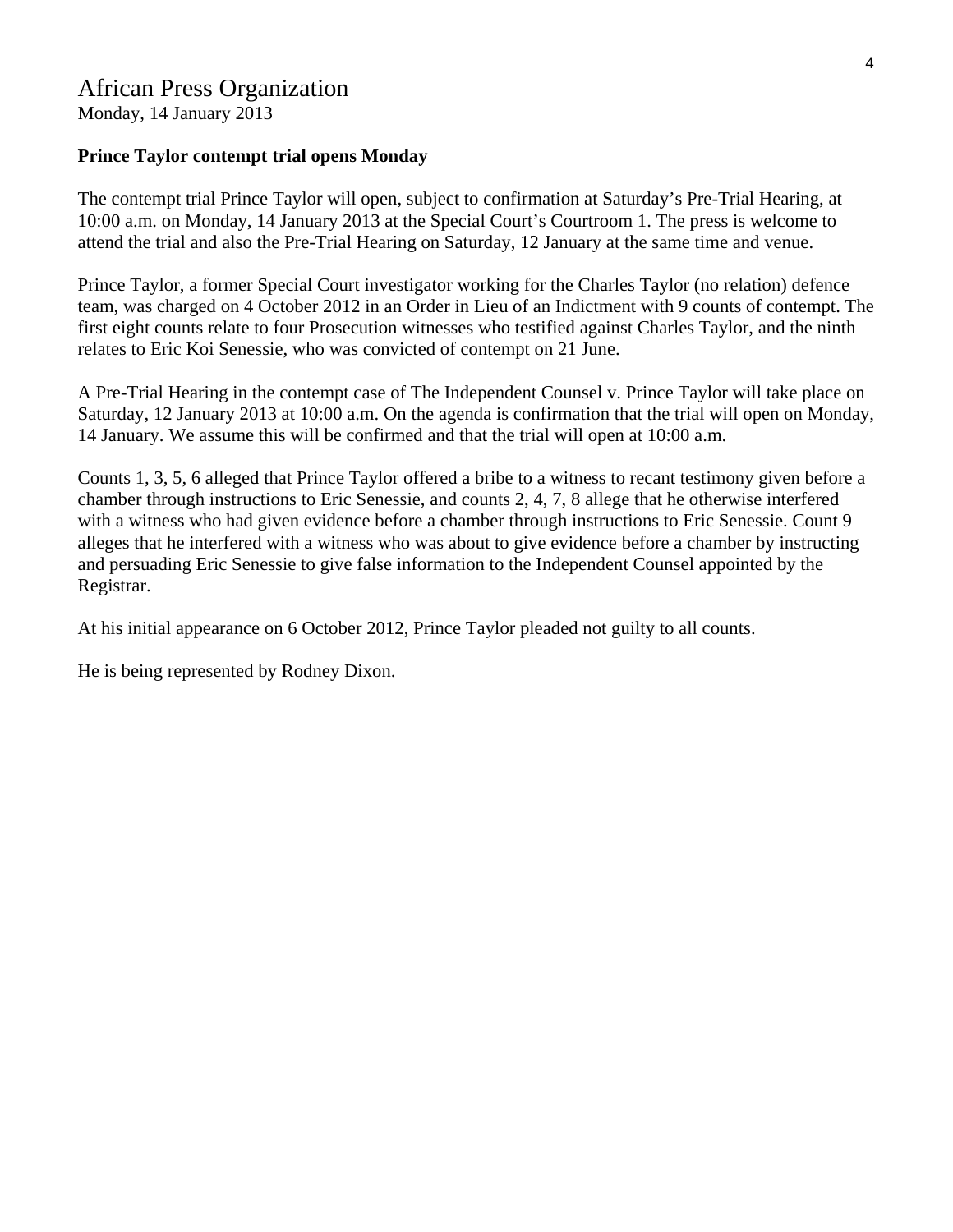## Capital FM (Nairobi) Friday, 11 January 2013

#### **Kenya: Bensouda Needs Two Years to Present ICC Kenya Cases**

#### By Wambui Ndonga

Nairobi — International Criminal Court (ICC) Prosecutor Fatou Bensouda says she will require at least two years to present evidence against four Kenyans charged with crimes against humanity.

In an application sent to Trial Chamber V on Wednesday, Bensouda said she would require 826 hours of court time to lay out her case against Eldoret North MP William Ruto and radio personality Joshua arap Sang and another 572 hours in the case against Deputy Prime Minister Uhuru Kenyatta and former Head of Civil Service Francis Muthaura.

The ICC Prosecutor explained that she would use this time to question 74 fact witnesses and six proposed experts in addition to allowing the defence time for cross-examination.

"The estimate does not include time that the chamber may grant to the Office of Public Counsel for Victims or the common legal representative to question prosecution witnesses, or time that the chamber may use to question witnesses," cautioned Bensouda.

She added that the prosecution might also ask for additional time to gather more evidence to strengthen its cases.

Bensouda noted that there was a chance that her office would obtain evidence that it had not had accessed to support the cases.

"Furthermore, the prosecution has also requested the transcription and translation of 41 audio/video materials it seeks to rely upon, which are not available in any of the official languages of the Court. Some of these materials are already the subject of a separate filing before the chamber," read the application.

She also observed that some of the restrictions to provide evidence, placed by the government of Kenya or some institutions, could be lifted and that could have a bearing on the time taken on the cases.

"As such, the prosecution submits that the new availability of access will constitute 'good cause' to vary the time restrictions," argued Bensouda.

This comes at a time when Kenyatta's campaigns for the presidency, with Ruto as his running mate, continue gathering momentum.

The two have remained confident and dismissive of the looming trials maintaining that they will still be able to run the country even as they attend the trials.

"What is wrong with that? A president can go to court and answer charges and if they are not confirmed he will continue to do his job," said Ruto last October.

"We are in an ICT world; we can do many things on the Internet and make sure Kenya is running so we can chew gum and scale the stairs at the same time."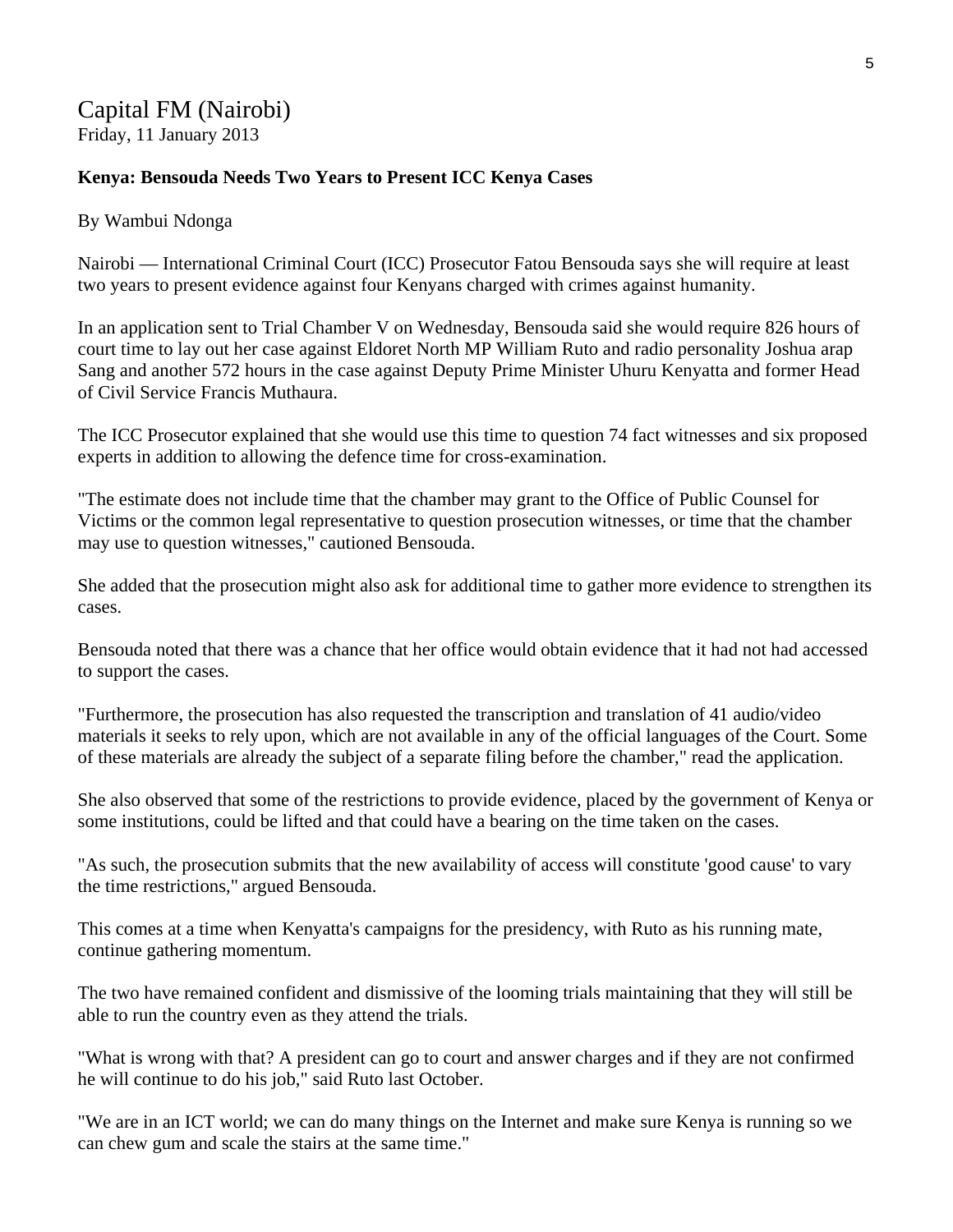Their opponents and several civil societies have used the trials to discredit their campaigns arguing that Kenya will face serious economic and social sanctions if their bids are successful.

Kenyatta, Ruto and their supporters however argue that these concerns are nonsensical as Kenya can survive the restrictions.

Some activists even moved to the High Court seeking to have the two barred from vying for the top seats.

The Independent Electoral and Boundaries Commission (IEBC) has also added its opinion to the debate saying it will only give them the green light if they are cleared by the court.

"Uhuru and Ruto may be qualified to contest for elections because they are not guilty of any electoral offence. On the other hand somebody may say that Chapter Six of Constitution is very clear on leadership and integrity," said IEBC chairman Issack Hassan last November.

"But as far as we are concerned if the court decides that they are eligible to contest that is the people's choice; let the people decide who is going to be their leader."

The two have been charged at The Hague-based court for crimes including rape, murder and wilful displacement of people.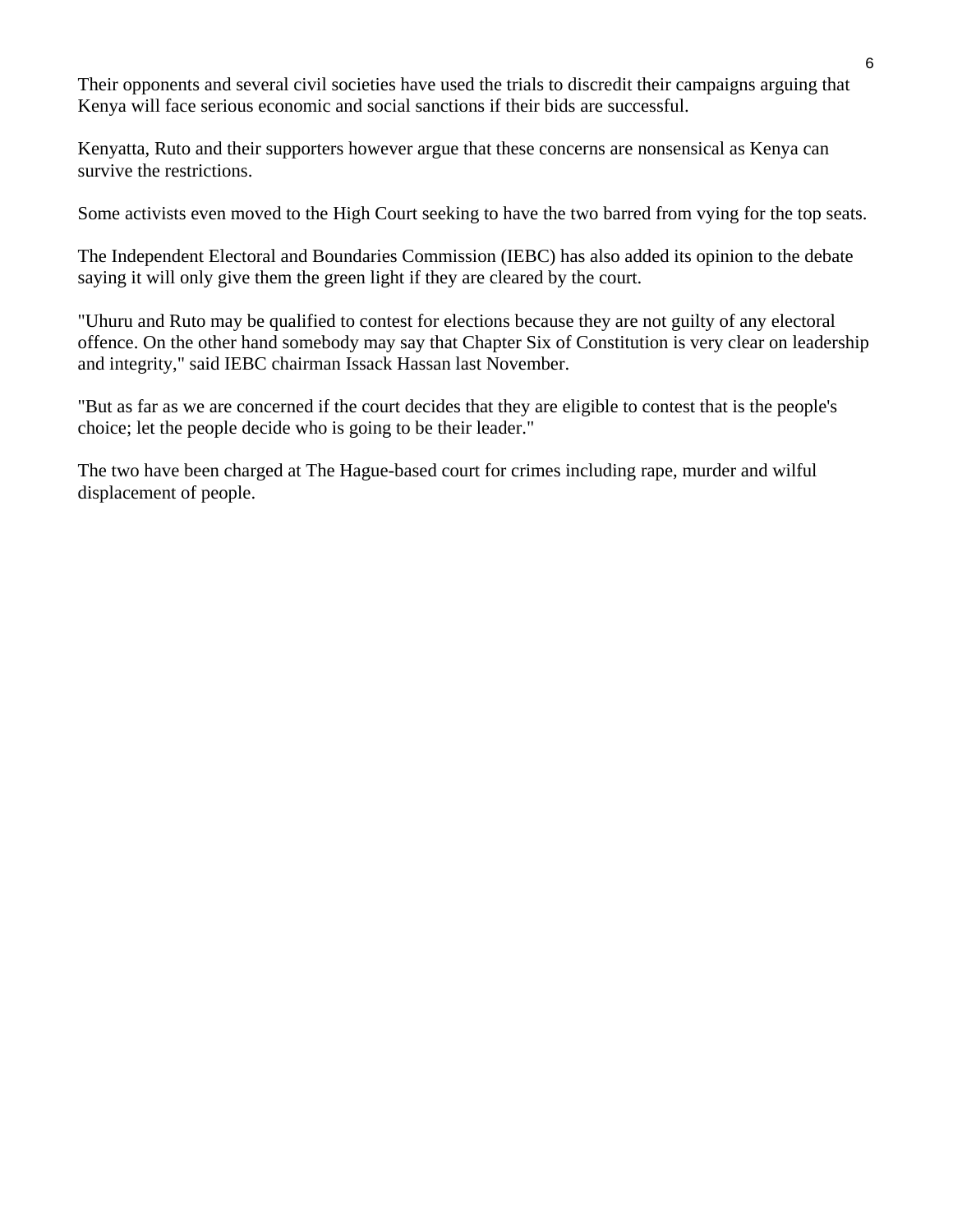### **A Turbulent Year For Transitional Justice In The Balkans – Analysis**

#### By: TransConflict

With four key verdicts delivered by the Hague Tribunal, 2012 proved to be turbulent year for transitional justice in the former Yugoslavia; one that threatens to further endanger already damaged regional cooperation.

#### By Marija Ristic

The year started promisingly for Croatia-Serbia relations, as the newly-formed socialist government in Croatia announced the possible withdrawal of the genocide lawsuit against Serbia, which was filed before the International Court of Justice (ICJ) in 1999. In February, both Serbian and Croatian presidents gave their backing to a three-state agreement on the joint prosecution of war crimes, but Bosnia-Herzegovina's tripartite presidency was unable to reach a unanimous agreement. However, after a year of delay, Serbia and Bosnia will sign the protocol on prosecuting war crimes in January 2013, while an accord between Croatia and Bosnia is yet to be agreed.

Nikolic's election affects regional cooperation Balkans

#### **Balkans**

Recent improvements in regional cooperation came to a halt in May with the election of a new Serbian president, Tomislav Nikolic. Bearing in mind his nationalistic past as None of the comrades of Vojislav Seselj, the leader of the Serbian Radical Party (SRS) who is currently on trial at the Hague, the countries in the region were sceptical about Serbia's choice. Nikolic sparked controversy shortly afterwards when he stated that the Croatian town of Vukovar, scene of some of the fiercest fighting, is "a Serbian town" and that a "greater Serbia" was his "unrealised dream". Croatian officials described the statements as "shocking and absolutely unacceptable for Croatia." "If Mr Nikolic's statement means a return to the ideas of the nineties, I can say in the name of all Croatian citizens that those ideas will not be realised," said the Croatian President, Ivo Josipovic.

And yet Nikolic did not stop at Croatia, instead continuing to provoke both the EU and regional leaders by stating that war crimes committed in 1995 in Srebrenica did not constitute genocide, but a mass crime committed by individuals. Speaking to the Montenegrin state television on May 31st, he said, "There was no genocide in Srebrenica…No one has proved it so far. One officer has been convicted and now all those that were in cooperation with him will be convicted as well. But it is hard to tell that there was an intention [of genocide]." The Bosniak member of the Bosnian Presidency, Bakir Izetbegovic, accused Nikolic of irrevocably harming the relations between Bosnia and Serbia and offending the victims, while EU officials slammed Serbia for rewriting history. The European Union said then that it is expected that all leaders in the Balkans should admit what happened during the nineties and should acknowledge the verdicts of international courts which ruled that genocide took place in Srebrenica. Serbian human rights activists also accused Nikolic for endangering regional cooperation between Serbia, Croatia and Bosnia, which according to their annual report is at its lowest level since 2000. Legal wrap-ups

As almost all the countries of the Western Balkans are on their way towards EU membership, 2012 was marked by a number of changes to countries' legislations and legal systems. Montenegro started its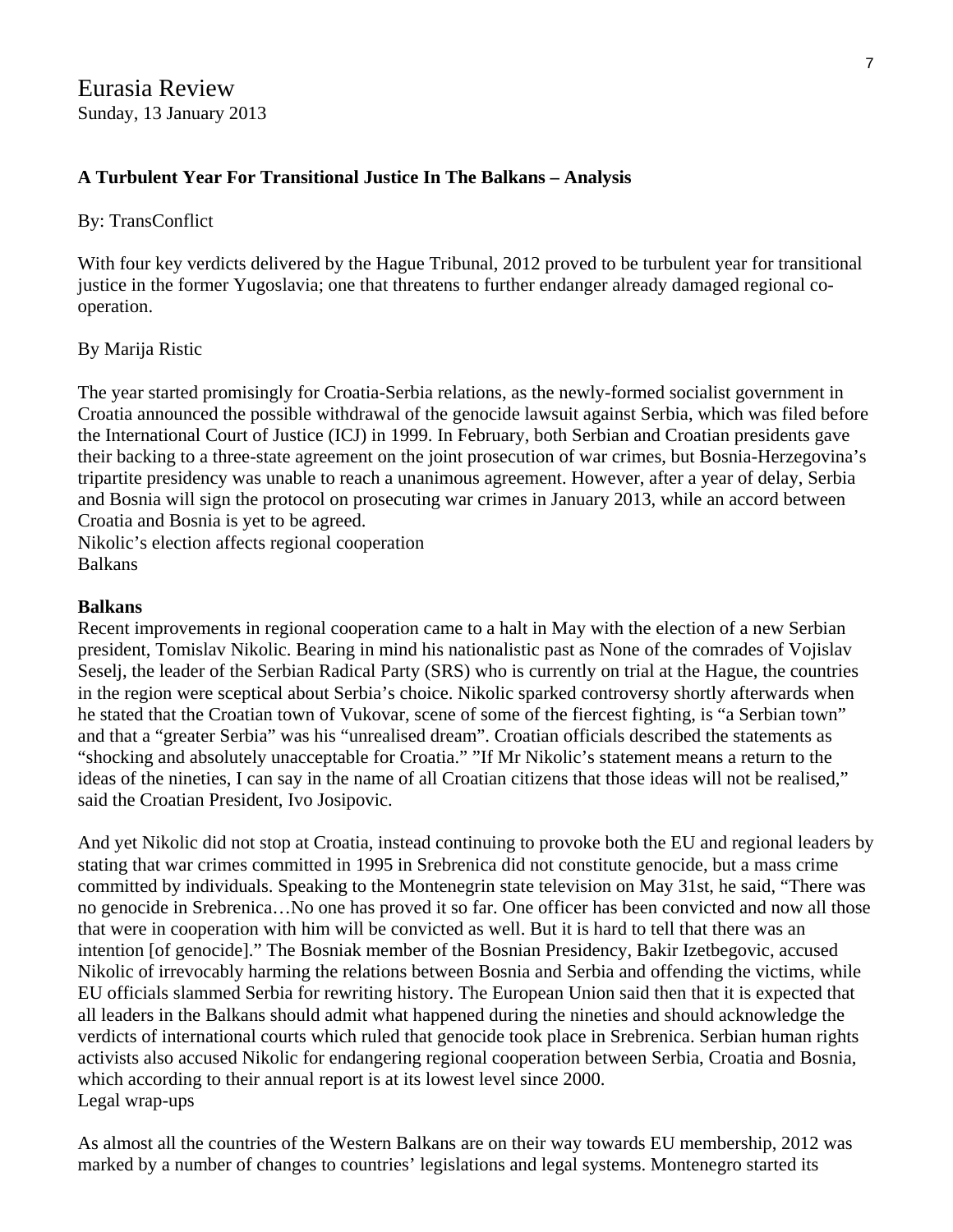accession negotiations with the screening of its preparedness for the opening of Chapter 23 (on Judiciary and Fundamental Rights) and Chapter 24 (on Justice, Freedom and Security).

The most dramatic change took place in Macedonia, which – following in the steps of many former Communist states – has enacted lustration laws as a way of addressing past injustices stemming from politically-motivated judicial proceedings by exposing former police collaborators who snitched on people. Macedonia established a Lustration Commission, tasked with conducting the process, which was often a subject of criticism that it "has become the government's instrument for the tendentious and selective stigmatization". Originally passed in 2008, Macedonia's Lustration law stirred wide public controversy, with critics and opposition members accusing the government of prime minister Nikola Gruevski of misusing it as a witch hunt against its opponents and critics. Macedonia's parliament passed a new lustration law in June, after the Constitutional Court scrapped many key provisions from the 2008 law, narrowing its time span and the range of professions subjected to checks.

However, the new law and the government's insistence that it only wants to see past injustices amended has not silenced criticism Macedonia's Helsinki Committee for Human Rights has contested key provisions of the law before the Constitutional Court, arguing that they are largely the same as those previously scrapped. A group of intellectuals, meanwhile, sued legislators from the ruling parties and Macedonian president, Gjorgje Ivanov, for voting and approving provisions in the new law that were previously struck down as unconstitutional.

#### **The ICTY rulings**

In May this year, the trial of one of the most wanted ICTY fugitives, Ratko Mladic, began at the Hague. Witness testimony finally started on July 9th, after several delays due to problems with the disclosure of evidence to the defence. Mladic, the former commander of the Bosnian Serb army, who was arrested in May last year, pleaded not guilty to charges of genocide, crimes against humanity and violations of the laws and customs of war during the Bosnian conflict.

The second half of the year was marked by four ICTY verdicts which caused divergent reactions in the states of the former Yugoslavia – being either welcomed or harshly criticized.

On November 16, the Hague Tribunal quashed the 2011 first-instance verdict that jailed two Croatian generals, Ante Gotovina and Mladen Markac, for 24 and 18 years, respectively, for crimes against Serb civilians during operation "Oluja" ["Storm"] in the summer of 1995. Serbian officials condemned the acquittals, accusing the Hague Tribunal of undermining its own credibility and offending the victims, whilst in Croatia the generals received a heroes welcome. Meanwhile, Vuk Jeremic, the Serbian president of the UN General Assembly, took the battle to a higher level, scheduling a UN debate on the issue of UN tribunals in April 2013. At the same time, Serbia is preparing for a hearing before the ICJ, scheduled for February 2014, to prove its claim that the Croats committed genocide against Serbs in Operation Storm, when around 200,000 Serbs fled Croatia.

On November 29, the ICTY acquitted three former Kosovo Liberation Army, KLA, commanders for war crimes committed in Kosovo in the late 1990s. Kosovo's former prime minister, Ramush Haradinaj, who was among the defendants, returned to Kosovo as free men to a rapturous welcome, while Serbia expressed anger at the verdict. Despite the verdict, however, Serbia's leadership continued negotiations with Kosovo. Kosovars, meanwhile, expect Haradinaj to return to politics and to gain a top Kosovo government position.

The acquittals of Kosovo's Ramush Haradinaj and Croatia's Ante Gotovina and Mladen Markac provided hope for many Macedonians that Johan Tarculovski, the only Macedonian national convicted for war crimes by the Hague Tribunal, could soon be released. Tarculovski, a former police officer, has already served eight of a 12-year sentence for committing war crimes against civilians during the 2001 armed